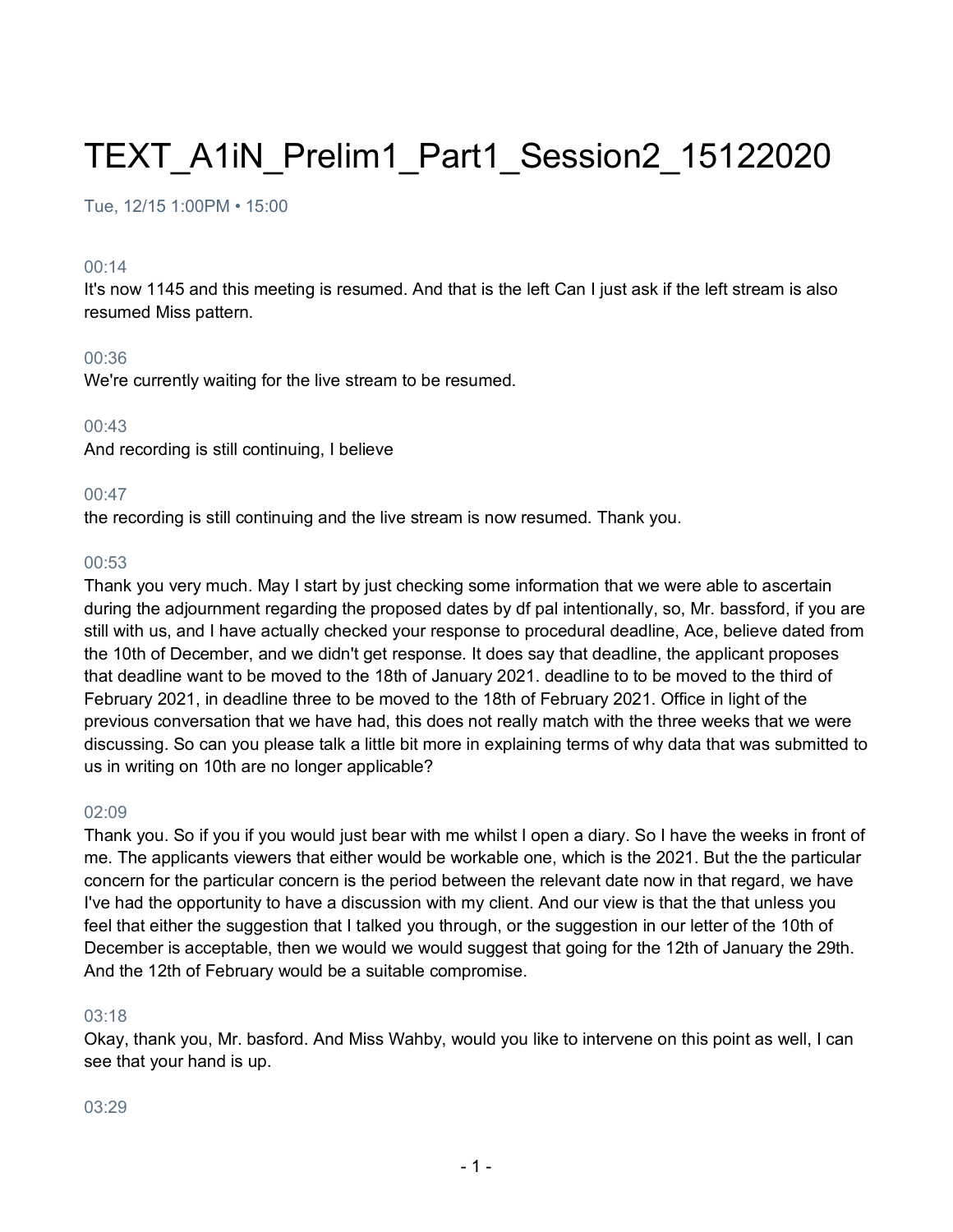And it's not up to me? No, I'm not. I haven't put my hand up. But we're happy with that if that's if that's okay with everybody else.

## 03:40

Right.

# 03:42

And I would I would also like to respond to miss Robbie as well and just say that, that the team will be in touch because I know we have draft statements common ground and so forth in preparation, accepting it is the festive period coming up, but we will be in touch in relation to those as soon as we can in order to make progress that her side is obviously seeking.

## 04:06

Okay, thank you very much as the bassford and in light of this discussion now, and discernment, I believe that the examining authority was probably minded at this point in time to keep the date of the 20th of January is deadline one. proposes twin,

## 04:36

Sir 12th, not 20th. Of course.

## 04:39

Yes. Thank you. Apologies. Yes, the 12th of January is deadline wensel. To keep as it was proposed within the rule six letter to 29th of January is deadline to indent to wealth of February as deadline three

## 05:01

Thank you. So we're grateful.

## 05:04

So at the moment, that is what we would be matched to, but obviously the final decision on this specific issue would be made within the issue of the rule eight letter. Any further comments depth anyone would like to raise on this specific point?

## 05:30

Thank you. Therefore, as previously mentioned, we have issued our first round of written questions with our rule six letter on the 19th of November. And if we consider it necessary, we may issue a further round of written questions. You'll see from the draft timetable, that if required, this is currently pencilled in for the 19th of march of 2021. We may also again if necessary, at any point during the examination, issue a specific request for information from named parties, this is not this is known as a rule 17 letter. Are there any other thoughts in the body would need to raise on these deadlines before we move on to the next item? I shall take silences now. So now moving on to the timetable for the site inspections. The company site inspections have been timetable for week commencing 29th of March in the hope that current restrictions may have been eased by then interested parties should advise us of their wish to attend and accompanied site inspection as well as submit any prospective location by the end line one which was previously was previously stepped on the 12th of January 2021. So, if in light of discussions,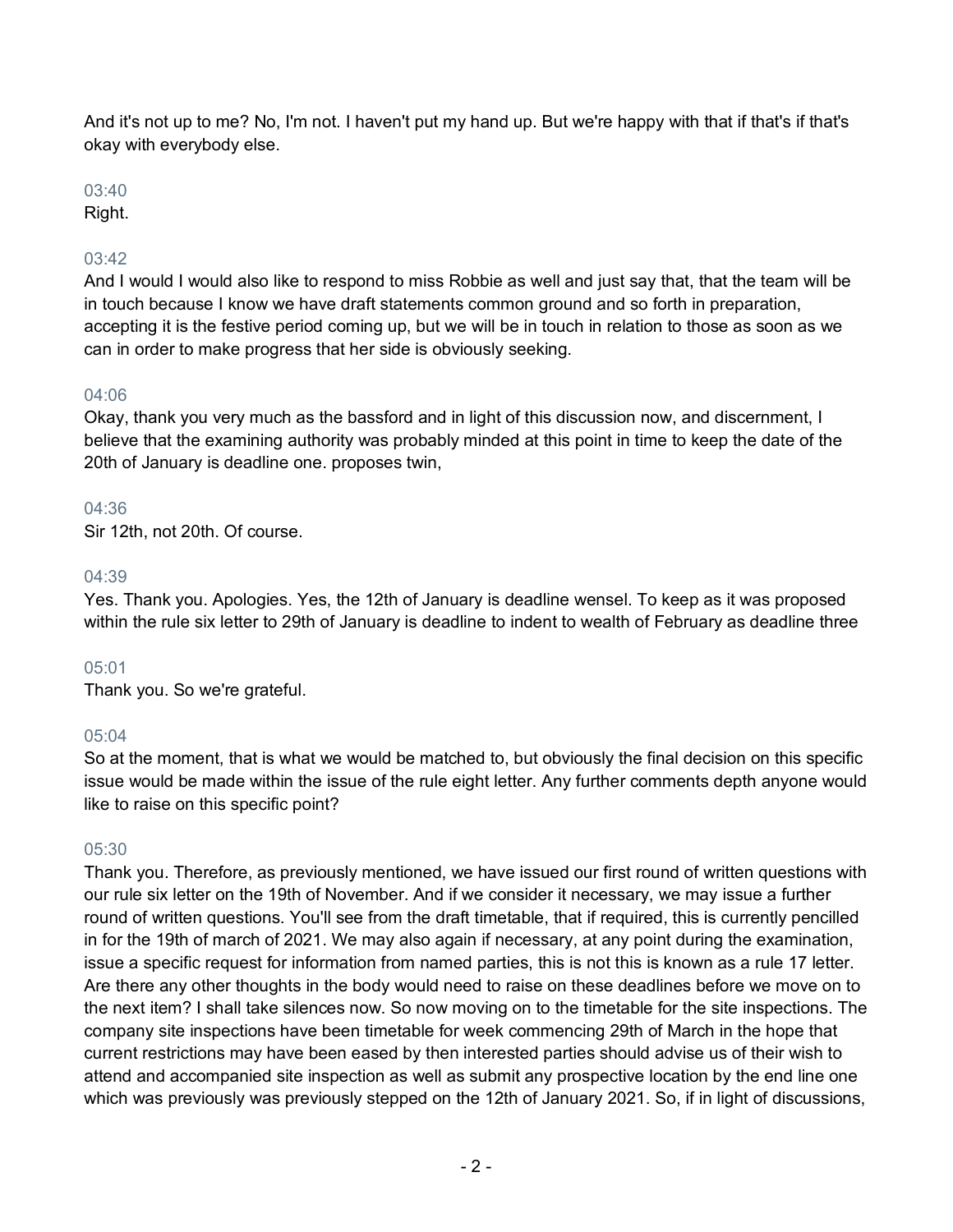if we are minded to actually change it, you would exit actually deadline one apologies would keep the same. So we would still be the 12th of January 2021. Even in light of the of the conversation that we have just had will remain. Such a submission should include an explanation of why you consider an accompanied site inspection is required from the proposed location. However, it should be noted that this does not preclude any further requests for site visits, including performance submissions of prospective locations during the examination, where there is a good reason for doing so. Does anybody have any questions in relation to the site inspections before we move on to hearings?

## 07:55

Okay, I'll take that. As we can moving on to it. Yes, we can move on to hearings. So as mentioned, it starts off this meeting. Our draft timetable assumes that all hearings will need to be held virtually in the future. In the future, if the restrictions is in resulting public health advice, it relaxes sufficiently women make a decision to hold some or all of the subsequent events in a more traditional manner. We will give you as much warning as possible of any decisions that we make on this. So please do keep an eye on the project page of the national infrastructure website for any announcements. Although we have not received any requests for an open floor hearing yet, on Monday, the 22nd of February. Let me just check if that will particularly stayed same.

## 09:02

Yes, it was the time the examining authorities proposing to hold two virtual open floor hearings, one at 10am and another one at 6:30pm to provide opportunities for all those who wish to participate to do so. An open floor hearing is an opportunity for individuals and community groups to put their views to the examining authority verbally, or submissions should be based on representations previously made in writing and not simply repeat matters previously covered in a written submission. This should rather provide further detail on the issues previously raised to help inform the examining authority. The deadline for requests to be heard at these hearings deadline one the 12th of January. So please also confirm by this deadline which of the proposed open for humans you would wish to attend. A compulsory acquisitions hearing is scheduled for the 24th of February. An issue specific hearing on the draft development consent order is scheduled for Tuesday the 23rd of February. On Thursday, the 25th of February initial specific hearing is scheduled on other environmental matters with the 26th of February as an additional reserve date, if required. Further to this, the second of March is also reserved for any further issue specific hearing again, also if required. If interested parties wish to be heard at any of these hearings, they need to notify us in writing by deadline one. We have also seen comments from interested parties submitted in response to the rule six letter a procedural deadline a in relation to appearing in a compulsory acquisitions hearing. In addition to those points already made, are there any other points about hearings anyone else wishes to raise?

## 11:03

I don't see any interventions or any hands up. So what will continue? as part you should be aware that at anytime, after the last deadline or event set out into timetable, we may decide under Section 99 of the Act, that examination is complete. This may be before the end of the six month period, which is a statutory period for completion of the examination. In any case, when the examining authority has completed its examination of the application, it must inform each of the interested parties. I also wanted to take the opportunity to highlight the importance of ensuring that information is submitted in